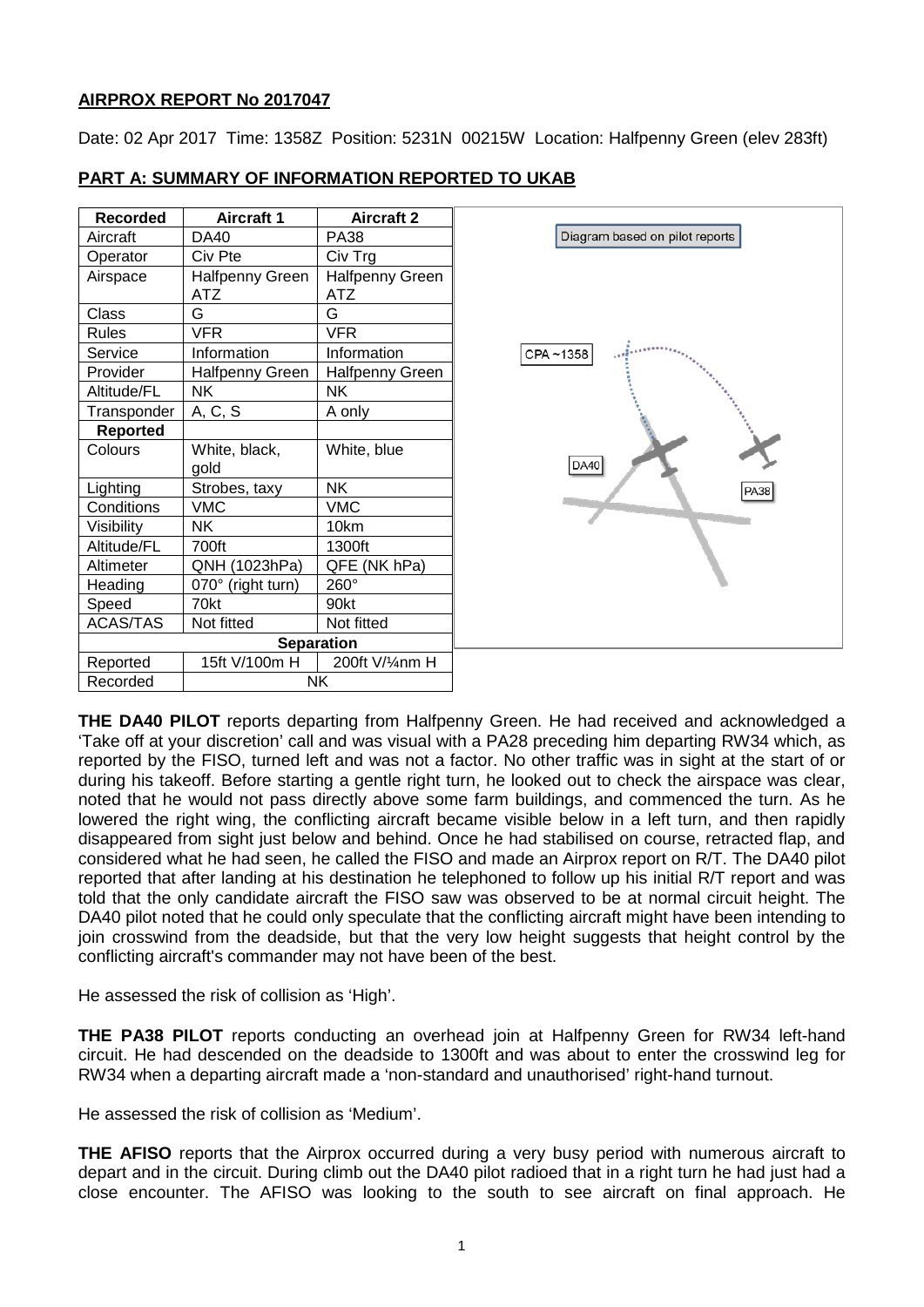immediately looked to the north and the only aircraft he could see was a PA38 positioned on crosswind.

### **Factual Background**

The weather at Birmingham was recorded as follows:

METAR EGBB 021350Z 32006KT 270V030 9999 SCT039 13/03 Q1023=

#### **Analysis and Investigation**

# **CAA ATSI**

*(Note: there is currently no requirement for an AFISO unit to record R/T, but Wolverhampton Halfpenny Green have elected to do so. However the time code allied with the system is unverified and there appeared to be a variance of about 90 seconds. ATSI have attempted to align the R/T with the area radar recording. All references to time in this report are therefore estimated but considered to be accurate to +/-10 seconds).*

The PA38 was inbound to the airfield from the south, and the pilot reported overhead at 1356:15. Although the PA38 could not be positively identified on the radar replay, by a process of elimination, the contact labelled as the PA38 in Figure 1, is considered, with a high degree of confidence, to be that aircraft.



Figure 1 – 1356:15

The Aerodrome Flight Information Service Officer (AFISO) requested the PA38 pilot report downwind which was acknowledged.

The DA40 was number 3 in a sequence of 6 departures during this period, and, at 1356:54, the pilot reported ready and was asked by the AFISO to report lining up in turn (Figure 2).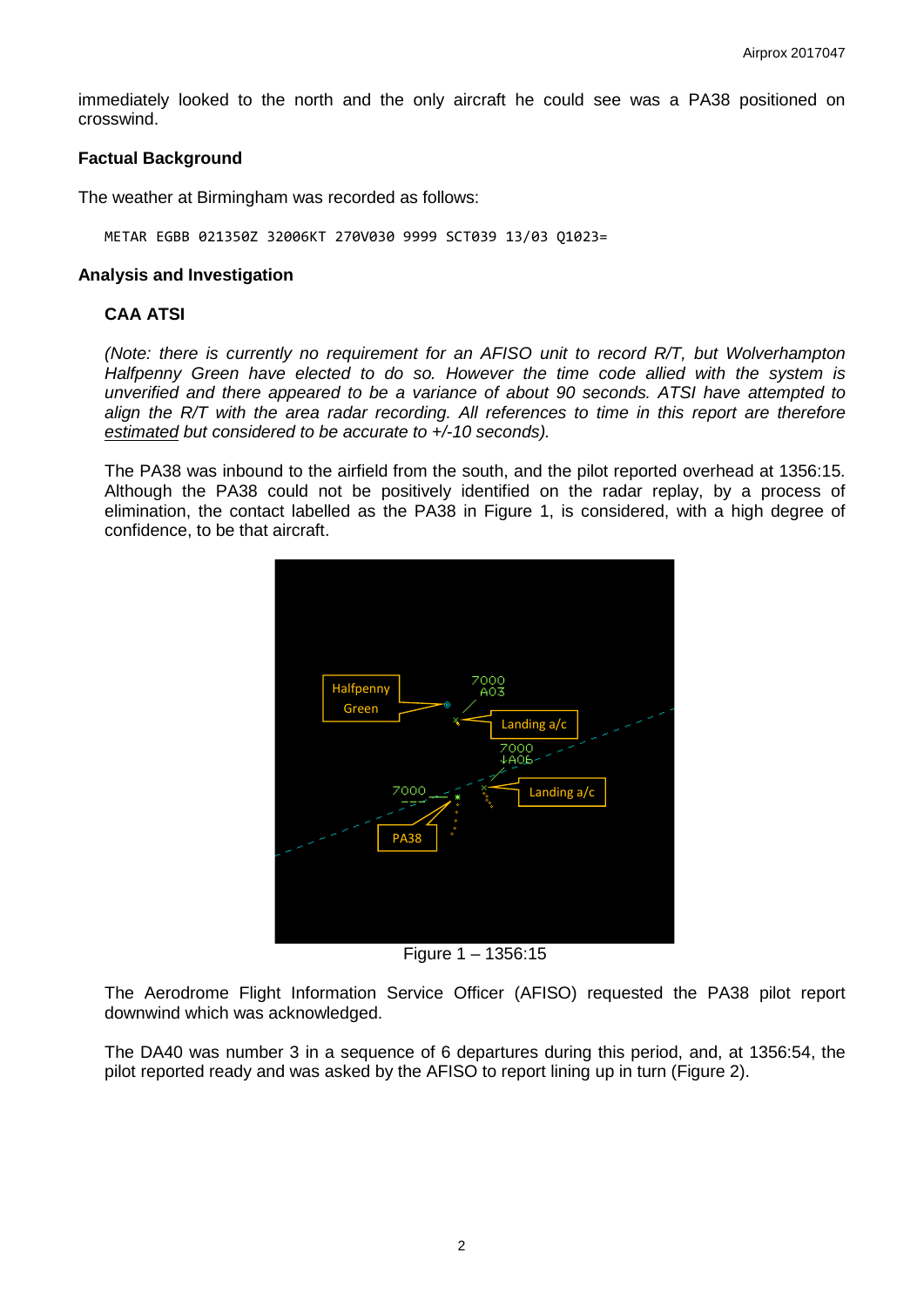

At 1357:40, following two preceding departures, the DA40 pilot was advised by the AFISO that he could take-off at his discretion (Figure 3).

No further calls were made by the PA38 pilot, and, at 1358:42, radar contact was lost (Figure 4).



Figure 4 – 1358:42 Figure 5 – 1358:56

At 1358:56, the DA40 appeared on the radar replay, but radar contact with the PA38 had not been re-established (Figure 5).

At 1359:22, the DA40 pilot reported in a right turn and having had an encounter with another aircraft which they believed to have been below circuit height. It was not possible to view CPA on the radar replay.

At 1359:45, the PA38 pilot reported downwind, although the aircraft was not visible on the radar replay. At 1400:30, a contact appeared on the radar replay which could not be positively identified, but which was considered to be, with a high degree of confidence, the PA38 (Figure 6).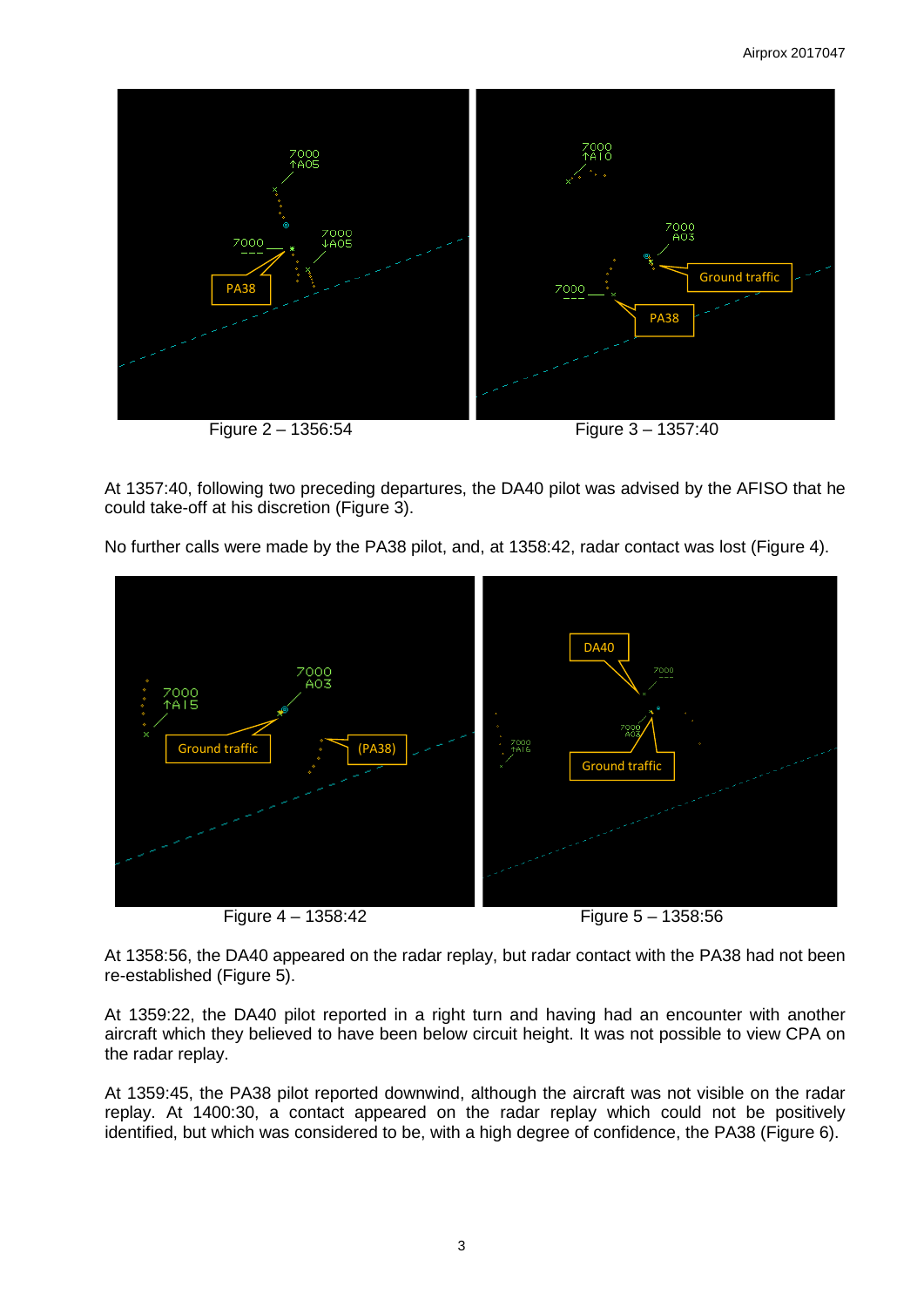

Figure 6 – 1400:30

At 1401:28, the PA38 pilot reported on final approach and was advised that the runway was occupied (Figure 7).



Figure 7 – 1401:28

At 1402:11, the AFISO asked the PA38 pilot whether he intended to go around, which was confirmed by the pilot. The aircraft was seen to complete a further circuit to land.

In analysing this incident, with the evidence available from the radar replay, and having spoken to one of the AFISO on duty at the airfield that day, ATSI believe there is sufficient information to suggest that the PA38 pilot may have made his initial approach to RW28 and not to the runway in use, which was RW34. This is based on the following points: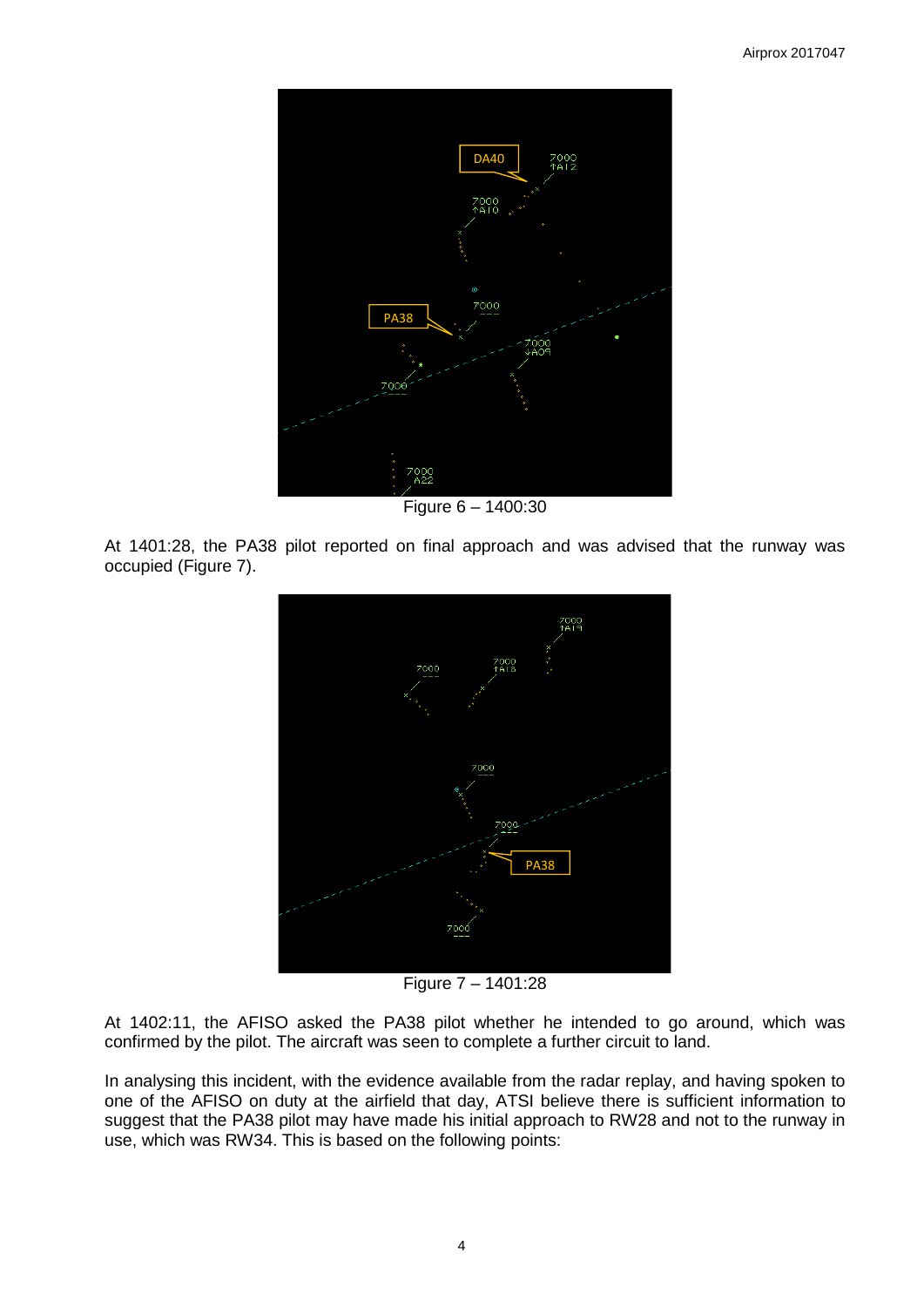The track of the aircraft, and its subsequent disappearance from radar for over 2 minutes, in an area where the secondary radar contacts with other aircraft were visible at reported altitudes as low as 300ft (airfield elevation 283ft), (Figure 8).



Figure 8 – recorded track of contact believed to be the PA38

The report from the pilot of the DA40 which stated that the second aircraft was at a level, which in his opinion was below standard circuit height, and below their aircraft. Published procedures for pilots require "*the standard fixed wing circuit height is 1000ft QFE and aircraft shall not join on the Dead-Side below 1300ft QFE".*

Neither of the AFISO's on duty on the day reported seeing traffic at anything other than what they considered to be standard circuit height, following the report from the pilot of the DA40, but neither did they report a positive sighting of the PA38.

The report from the PA38 pilot, which was completed on their behalf by another person, alleged that the DA40 pilot had made a 'non-standard and unauthorised' right-hand turnout. The published procedures for pilots departing the airfield requires that:

'No turns shall be made following take-off (except in emergency) below 500ft QFE. Normal departure turns are left-hand onto the required heading. Non standard departures are to be notified to Air Traffic Service'

Unfortunately, the R/T recording obtained by ATSI did not include the initial call by the DA40 pilot for departure information, but commences when the aircraft is at the hold and the pilot reports ready for departure. It is not known whether he had pre-notified a right turn on departure.

In accordance with CAP797 (Flight Information Service Officer Manual):

'FISOs may issue advice and shall issue information to aircraft in their area of responsibility, useful for the safe and efficient conduct of flights<sup>1</sup>.'

 $\overline{\phantom{a}}$ 

<span id="page-4-0"></span><sup>1</sup> CAP797 – Ch1 Para 1.12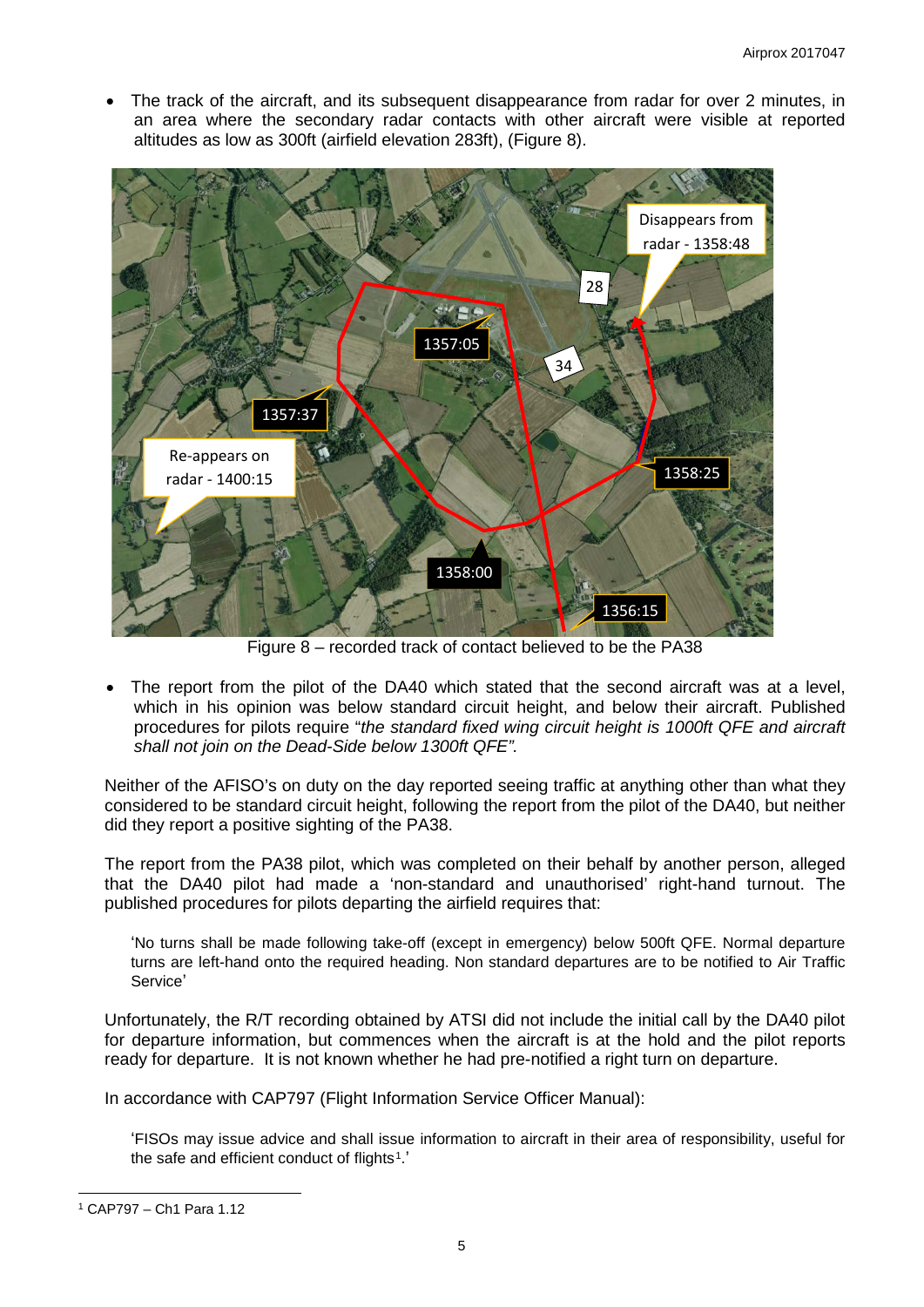Also:

'Whilst generic traffic information provided to a pilot may be useful to indicate how busy the aerodrome environment is, as the pilot gets closer to the aerodrome and is required to integrate with other traffic, specific traffic information is needed in order to achieve a safe, orderly and expeditious flow of air traffic and to assist pilots in preventing collisions.[2'](#page-5-0)

The AFISO was not heard to pass reciprocal Traffic Information to either the arriving PA38 pilot, nor other pilots at the time.

## **UKAB Secretariat**

The DA40 and PA38 pilots shared an equal responsibility for collision avoidance and not to operate in such proximity to other aircraft as to create a collision hazard<sup>[3](#page-5-1)</sup>. An aircraft operated on or in the vicinity of an aerodrome shall conform with or avoid the pattern of traffic formed by other aircraft in operation and, except for balloons, make all turns to the left, when approaching for a landing and after taking off, unless otherwise indicated, or instructed by ATC<sup>[4](#page-5-2)</sup>.

## **Summary**

An Airprox was reported when a DA40 and a PA38 flew into proximity at about 1358 on Sunday 2<sup>nd</sup> April 2017. Both pilots were operating under VFR in VMC, both in receipt of an Aerodrome Flight Information Service from Halfpenny Green Information.

# **PART B: SUMMARY OF THE BOARD'S DISCUSSIONS**

Information available consisted of reports from both pilots, radar photographs/video recordings, a report from the AFISO involved and a report from the appropriate ATC authority.

Members commented initially on the paucity of information available and after some discussion agreed that the pilots' narratives essentially conveyed 2 very different perspectives. On the one hand, the DA40 pilot had performed a normal take-off to be presented with a PA38 crossing below him from right to left as he passed 700ft altitude, on the other, the PA38 pilot had remained at 1300ft, crossing from the deadside, and the DA40 had turned towards him, in the opposite direction to the circuit pattern. Some members wondered whether the correct aircraft had been identified but were satisfied after examination of the radar recording that this was the case. It was unfortunate that the PA38 had not shown on radar at CPA and members discussed the ATSI contention that its pilot had descended below the base of radar cover in the course of inadvertently making an approach to RW28. Whilst the circumstantial information supported this view and the radar replay showed the PA38 further to the west than would be expected for the downwind leg for RW34, members also noted that the PA38 pilot had made the correct radio calls for his approach to RW34 but none for an approach to RW28. His narrative also was clear, in that he had been crossing from the deadside in the course of a normal overhead join for RW34. Turning to the DA40 pilot, his narrative was equally clear in that he had been in the process of departing the circuit when he saw the PA38 below him as he lowered the right wing to start his turn, and hence below his altitude of 700ft. Unfortunately, the AFISO did not observe the DA40 or PA38 near CPA and was not able to provide additional clarity. Members then discussed the need for integration within the visual circuit and after some debate agreed that it was for a joining pilot, turning and descending towards the visual circuit, to integrate with traffic departing the visual circuit. To that end, members agreed that the Airprox had been caused because the PA38 pilot did not integrate with the DA40. Some members thought that the PA38 pilot's report implied that he had seen the DA40 in time to take action – Risk C; however, it was finally agreed that the information available was insufficient and what little there was had been conflicting, and therefore that it was not possible to make a determination of the risk.

 $\overline{\phantom{a}}$ 

<span id="page-5-0"></span><sup>2</sup> CAP797 – Ch 8 Para 8.15

<span id="page-5-1"></span><sup>3</sup> SERA.3205 Proximity.

<span id="page-5-2"></span><sup>4</sup> SERA.3225 Operation on and in the Vicinity of an Aerodrome.